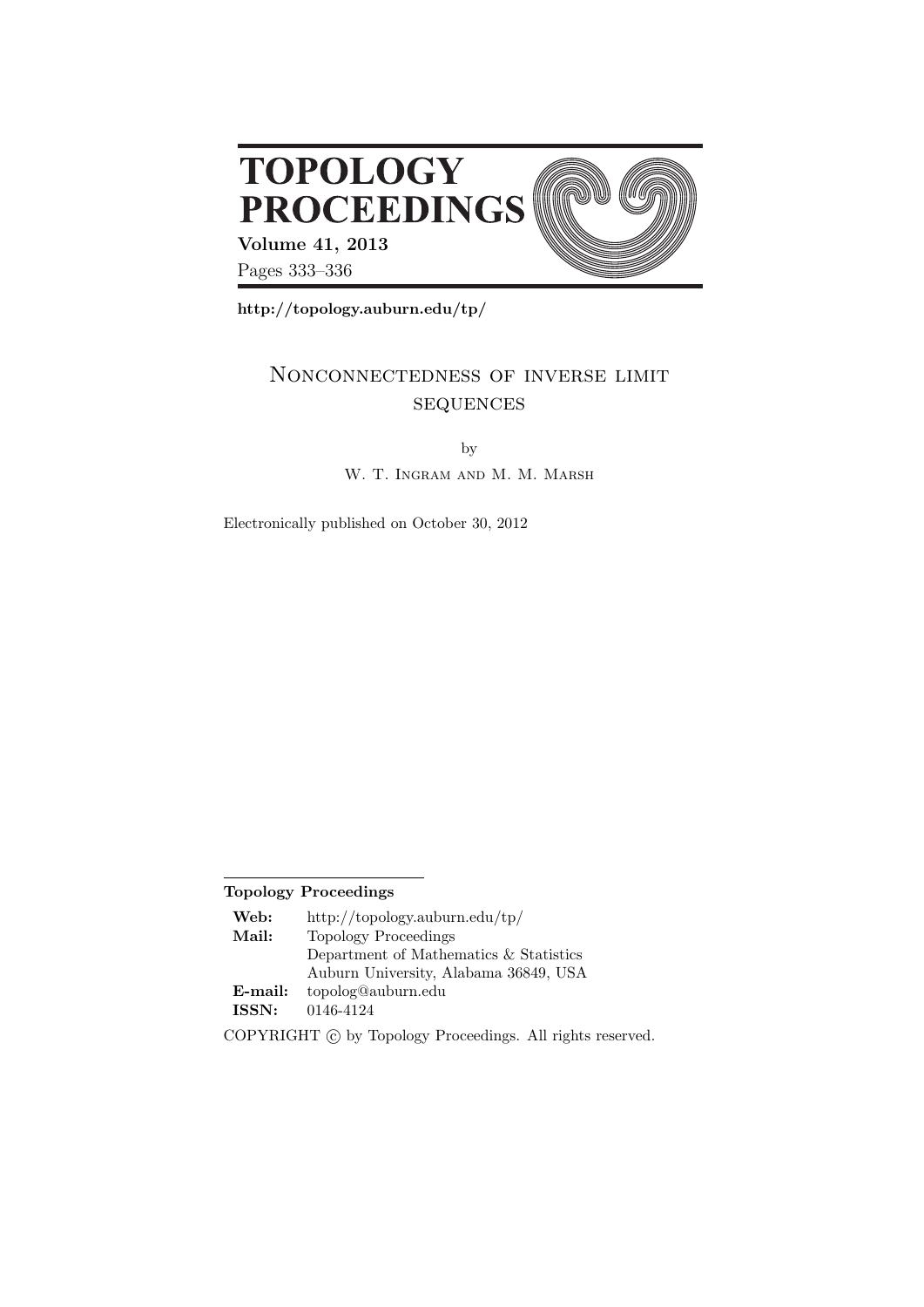

E-Published on October 30, 2012

## NONCONNECTEDNESS OF INVERSE LIMIT SEQUENCES

W. T. INGRAM AND M. M. MARSH

ABSTRACT. In this short paper we provide an example of an inverse limit sequence having a connected inverse limit but the inverse limit of the sequence of inverses of the bonding functions is not connected.

#### 1. INTRODUCTION

In [3, Theorem 3.3] Van Nall proves that if *X* is a Hausdorff continuum and  $f: X \to 2^X$  is a surjective upper semi-continuous set-valued function then  $\lim f$  is connected if and only if  $\lim f^{-1}$  is connected. This theorem,  $\frac{\mu}{\mu}$  **F** is connected in and only if  $\frac{\mu}{\mu}$  **F** is connected. This diction, stated for inverse limits on [0, 1] with set-valued functions, may be found in [1, Theorem 2.3, p. 16]. This result prompted the question whether Nall's theorem holds if the single bonding function *f* is replaced by a sequence of bonding functions [1, Problem 6.7]. In this paper we provide an example of a sequence of set-valued functions having a connected inverse limit for which the inverse limit with the sequence of inverses of the functions as bonding functions is not connected.

If *X* is a Hausdorff space, we denote the closed subsets of *X* by 2<sup>X</sup>. If each of *X* and *Y* is a compact Hausdorff space,  $f: X \to 2^Y$ being upper semi-continuous is equivalent to the graph of  $f$ ,  $G(f)$  ${(x, y) ∈ X × Y | y ∈ f(x)}$ , being a closed subset of  $X × Y$ . If  $s = s_1, s_2, s_3, \ldots$  is a sequence, we denote the sequence in boldface type and its terms in italics. If  $X$  is a sequence of compact Hausdorff spaces and  $f_n: X_{n+1} \to 2^{X_n}$  is an upper semi-continuous function for each positive integer *n*, the pair of sequences  $\{X, f\}$  is called an *inverse sequence*.

 $©2012 Topology Proceedings.$ 



<sup>2010</sup> *Mathematics Subject Classification.* 54F15, 54H20.

*Key words and phrases.* Inverse limits, connected.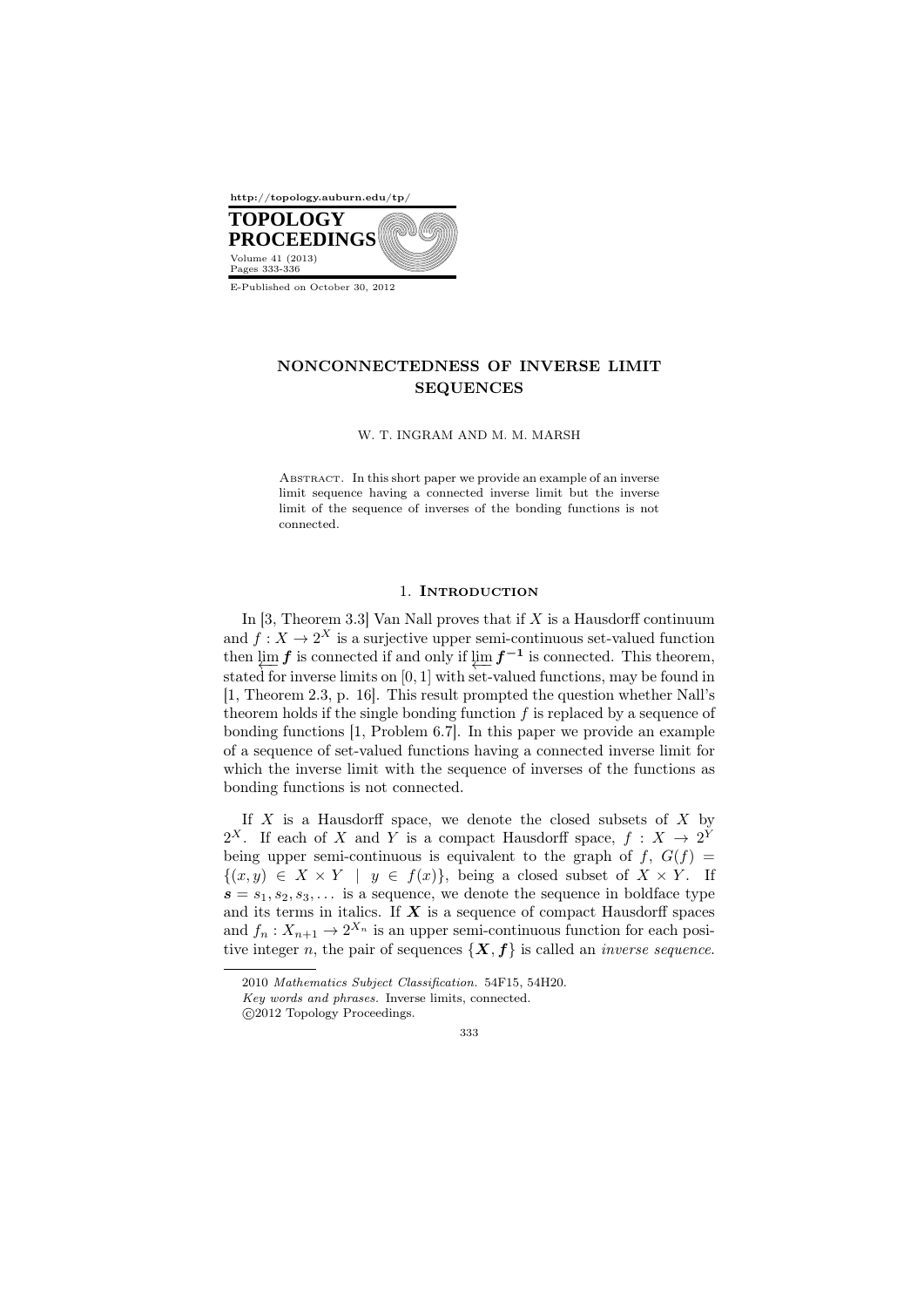By the *inverse limit* of the inverse sequence  $\{X, f\}$ , denoted  $\varprojlim_{\Omega} f$ , is meant  $\{x \in \prod_{n>0} X_n \mid x_i \in f_i(x_{i+1})\}$  for each positive integer  $\hat{i}\}$ . This definition differs from the definition of inverse limit with a sequence of mappings only in that  $x_i = f_i(x_{i+1})$  is replaced by  $x_i \in f_i(x_{i+1})$ . Numerous articles and books are now in print that contain the background material needed to read this article so we refer the reader to our references for additional information.

#### 2. Main Result

In our proofs we use two theorems that we state here for completeness. Both statements for inverse limits on [0*,* 1] can be found in [1]. We make use of some notation. Suppose  $X$  is a sequence of compact Hausdorff spaces and  $f_n: X_{n+1} \to 2^{X_n}$  is an upper semi-continuous function for each  $n \in \mathbb{N}$ . Let  $G_n = \{ \mathbf{x} \in \prod_{i>0} X_i \mid x_i \in f_i(x_{i+1}) \text{ for } 1 \leq i \leq n \}$ ; we denote by  $G'_{n}$  its finite dimensional projection  $\{x \in [0,1]^{n+1} \mid x_i \in f_i(x_{i+1})\}$  for  $1 \leq i \leq n$ . The sequence *G* of approximations to the inverse limit is used in showing that the inverse limit is a nonempty, compact Hausdorff space. The sequence can also be used in arguing connectedness of the inverse limit, see [2, Theorem 116, p.85] or, for [0*,* 1],[1, Theorem 2.1, p. 14].

Theorem 2.1. *Suppose X is a sequence of Hausdorff continua and*  $f_n: X_{n+1} \to 2^{X_n}$  *is an upper semi-continuous function for each positive integer n*. Then  $\varprojlim f$  is connected if and only if  $G_n$  is connected for *each positive integer n.*

The other theorem that we use is an observation made by Nall. In its statement, we use the notation that if *X* is a sequence of spaces and  $f_n: X_{n+1} \to X_n$  is a set-valued function for each *n*, then, for  $m < n$ ,  $f_{mn} = f_m \circ f_{m+1} \circ \cdots \circ f_{n-1}$ . Theorem 2.2 is explicitly stated on the interval [0*,* 1] (as needed here) in [1, Theorem 2.2].

Theorem 2.2 (Nall). *Suppose X is a sequence of Hausdorff continua and*  $f_n$  :  $X_{n+1} \rightarrow 2^{X_n}$  *is an upper semi-continuous function for each positive integer n. If there exist integers m and n with m < n such that*  $G(f_{m,n})$  *is not connected, then*  $\varprojlim f$  *is not connected.* 

**Example 2.3.** Let  $f_1 : [0,1] \to 2^{[0,1]}$  be given by  $f_1(t) = \{t, (t+3)/4\}.$ Let  $f_2(t) = t$  for  $0 \le t < 1/4$ ,  $f_2(t) = \{t, (4t - 1)/2\}$  for  $1/4 \le t \le 3/4$ , and  $f_2(t) = t$  for  $3/4 < t \leq 1$ . For  $n > 2$ , let  $f_n(t) = t$  for each  $t \in [0, 1]$ . Let *g* be the sequence such that  $g_n = f_n^{-1}$  for each positive integer *n*. Then,  $\downarrow \text{im } f$  is connected;  $\downarrow \text{im } g$  is not connected.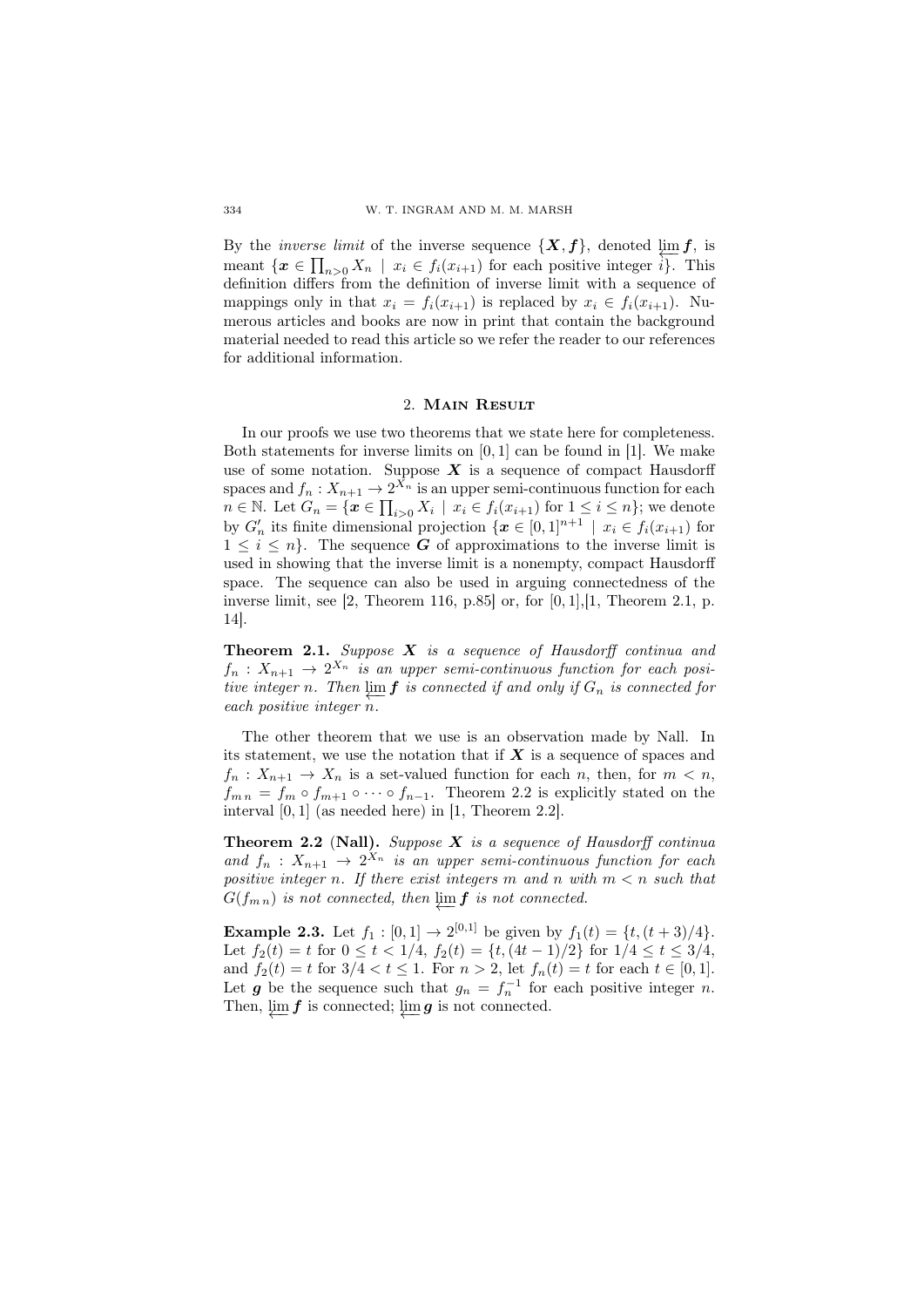

FIGURE 1. The functions  $f_1$  and  $f_2$  in Example 2.3

*Proof.* Let  $\Delta = {\mathbf{x} \in [0,1]^\infty \mid x_j = x_1 \text{ for } j = 2, 3, \ldots}.$  Let  $G'(f_1, f_2) =$  $\{(x_1, x_2, x_3) \in [0,1]^3 \mid x_1 \in f_1(x_2) \text{ and } x_2 \in f_2(x_3)\}.$  Let  $A_1 =$  $\{(x, x, x) \in [0, 1]^3 \mid x \in [0, 1]\}, A_2 = \{(x, x, (2x + 1)/4) \mid x \in [0, 1]\},\$  $A_3 = \{(t, 4t - 3, 4t - 3) \mid t \in [3/4, 1]\}, \text{ and } A_4 = \{(t, 4t - 3, (8t - 5)/4) \mid t \in [3/4, 1]\}$  $t \in [3/4, 1]$ . It is not difficult to see that  $G'(f_1, f_2)$  is the union of the four arcs *A*<sub>1</sub>*, A*<sub>2</sub>*, A*<sub>3</sub>*,* and *A*<sub>4</sub>*.* Moreover,  $(1/2, 1/2, 1/2) \in A_1 ∩ A_2$ ,  $(1, 1, 3/4) \in A_1 ∂ A_2$  $A_2 \cap A_4$  and  $(1,1,1) \in A_1 \cap A_3$ . It follows that  $G'(f_1, f_2)$  is connected. Then, by Theorem 2.1,  $\underline{\lim} f$  is connected because  $G_1 = G(f_1^{-1}) \times \Delta$  and *G<sub>n</sub>* =  $G'(f_1, f_2) \times \Delta$  for  $n \geq 2$  are connected.

On the other hand,  $G(g_{13})$  is not connected because the point  $(1,0)$  is an isolated point of  $G(g_1)_3$ . It follows from Theorem 2.2 that  $\varprojlim g$  is not connected.  $\Box$ 

We close with a couple of remarks. (1) The terms of the sequence *f* in Example 2.3 could not have been chosen to be surjective mappings because the inverse limit with a sequence of inverses of mappings is an arc.

The authors are indebted to the referee for pointing out the following: (2) If  $f$  is the sequence of functions in Example 2.3, by letting  $h_1 =$  $f_2, h_2 = f_1$ , and  $h_i = f_i$  for  $i > 2$ ,  $\lim_{i \to \infty} h$  is not connected by Theorem 2.2 because  $(0, 1)$  is an isolated point of  $G(h_{1,3})$ . Thus, an inverse limit with set-valued functions can be connected but by merely switching the order of the bonding functions the inverse limit may no longer be connected.